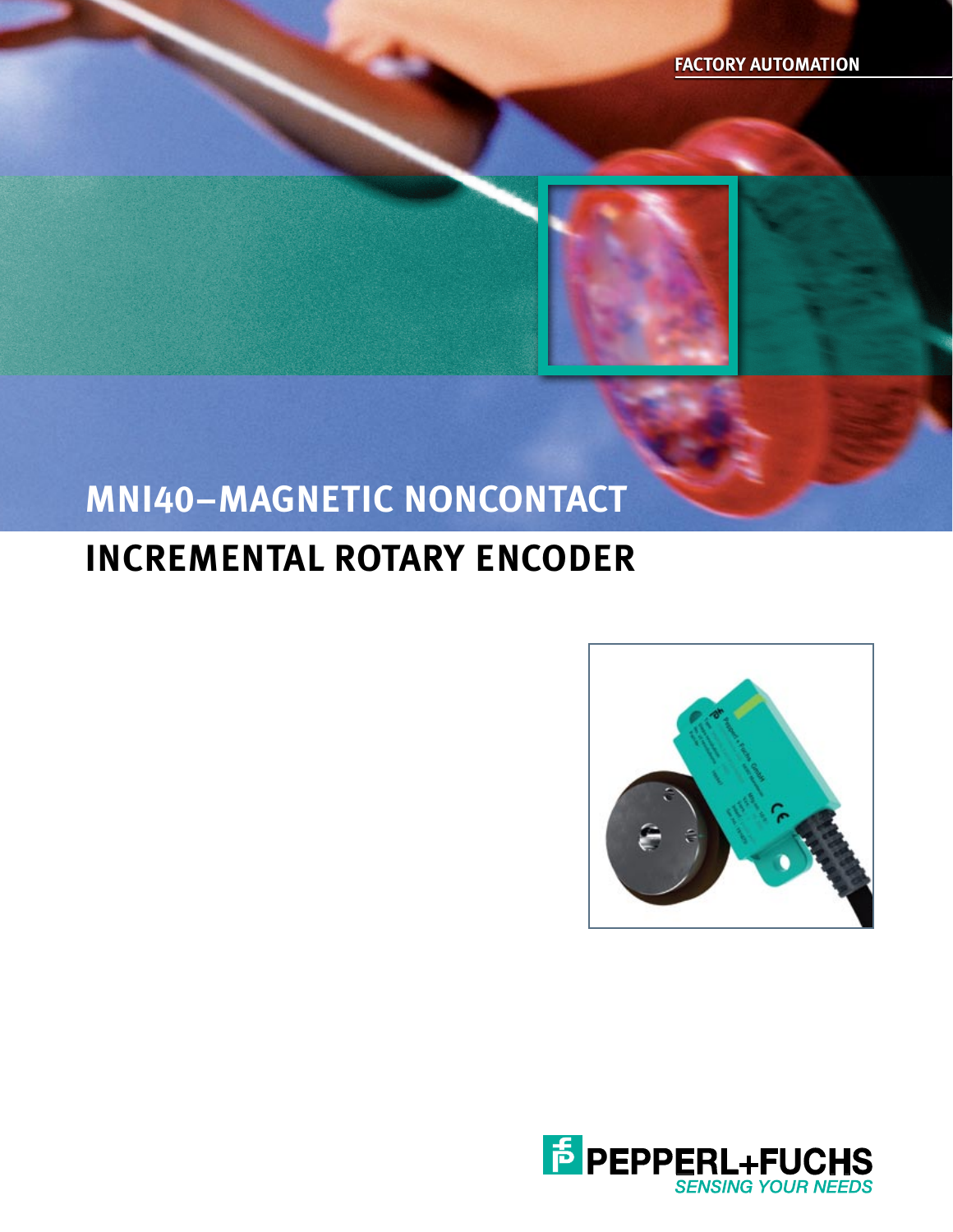### **MNI40–MAGNETIC NONCONTACT INCREMENTAL ROTARY ENCODER**

# **Robust Design,**

The new MNI40 magnetic incremental rotary encoder combines an extraordinarily robust measuring system with intelligent assistance functions in an extremely compact unit. The MNI40 is unaffected by ambient conditions and works reliably in dirty, dusty, or wet environments. Simple installation and adjustment of the sensor using a two-color LED status indicator considerably reduce installation time.

- **n** Machine/plant construction
- **n** Automation technology
- $\blacksquare$  Wind turbines
- $\blacksquare$  Vehicle manufacture
- **n** Construction machinery
- **n** Lifting and conveyor technology
- $\Box$  Outdoor applications/offshore



- **Completely** misaligned
- **Housing too far** away from magnetic wheel
- $\blacksquare$  Slightly offset alignment
- **n** Housing too far away from magnetic wheel
- $\blacksquare$  Slightly offset alignment
- $\blacksquare$  Housing at proper distance from magnetic wheel
- **n** Proper alignment  $\blacksquare$  Housing at proper distance from magnetic wheel





**A fully encapsulated IP67 housing together with an elastomer-coated magnetic wheel provide an exceptionally robust system.**

> **Internal intelligence provides easy setup and reliable operation.**

> > **Simple installation and adjustment reduce costs.**

**Self-diagnostics provide quality assurance.**

**Long service life at high speeds and temperatures.**

# **expericaTions**<br>achine/plant construction





Solid green LED